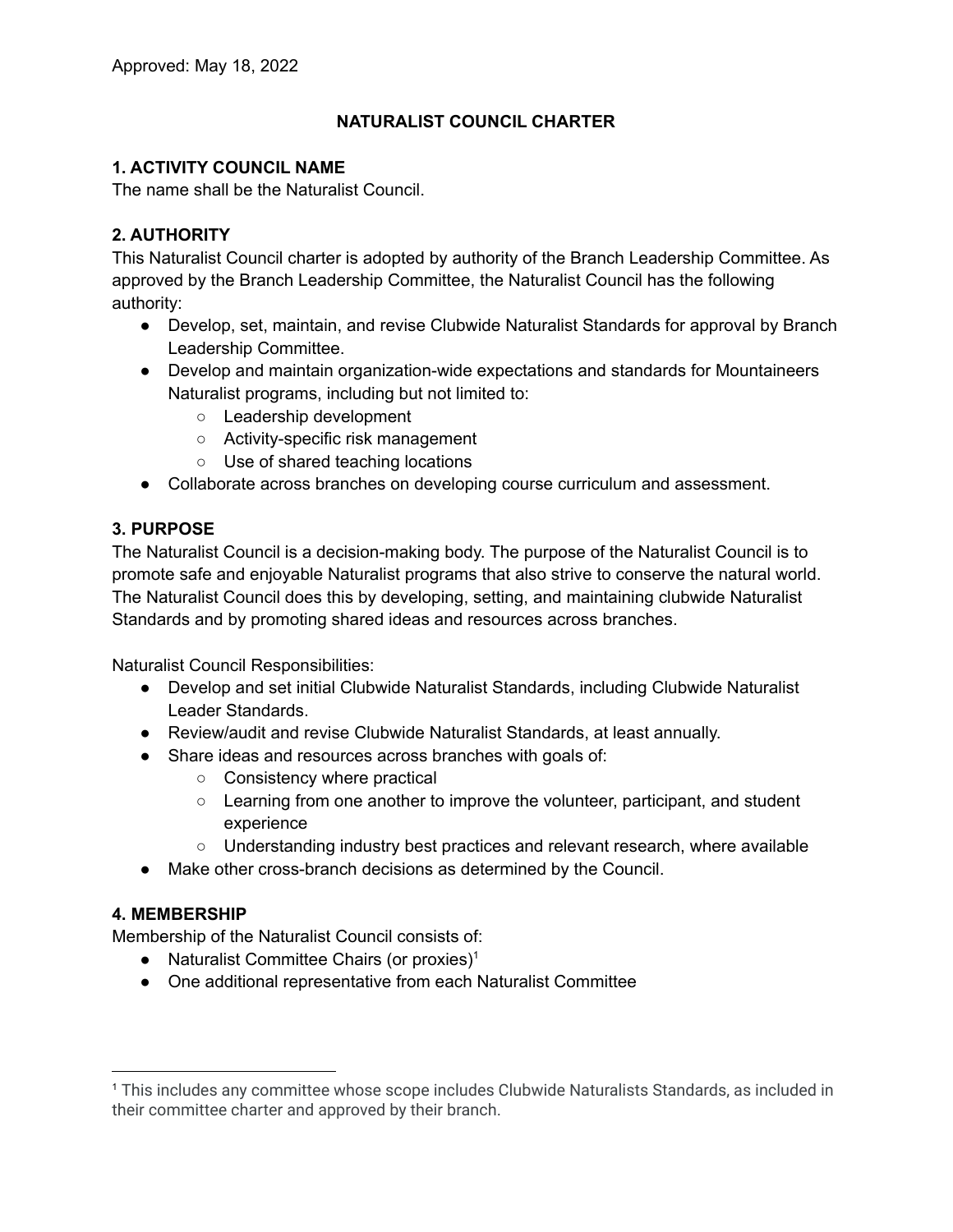## **5. GOVERNANCE**

The Naturalist Council is led by group governance. There are no elected or appointed officers or specific positions of leadership. Collectively, the group is responsible for convening regular meetings, ensuring Clubwide Naturalist Standards are reviewed annually and submitted to Branch Leadership Committee for approval when updated.

### **6. DECISION-MAKING**

A motion to bring business before the Naturalist Council for vote may be made by any one Council members and seconded by another. Any business related to Clubwide Naturalist Standards that comes before the Council for decision making must pass by 100% consensus of the voting members, including delegated proxies and any members not present, in order to be adopted. Members not present must submit an electronic vote on Clubwide Standards business. Members not present must respond within 2 weeks of the request. Failure to respond is taken as consent. Other business must pass by simple majority of members present. Abstaining from any vote is taken as consent.

## **Quorum**

Two-thirds of voting members, including delegated proxies, must be present to make a decision, the exception being decisions on Clubwide Standards in which case all branches must vote.

## **Eligibility**

Each Naturalist Council member shall be eligible to cast votes for all motions and other Council business. Each Council member may cast a single vote.

#### **Proxy**

In the event that a Council member is unable to attend a meeting, they may delegate their proxy to another individual in attendance. A verifiable proxy may be in, but not necessarily limited to, the following formats: written, email, text message, or voicemail.

#### **Veto**

In the event that at least 60% of the voting members of two or more branches oppose, a motion that would otherwise have passed with a simple majority does not pass.

#### **Table**

In support of transparency and allowing time for Council members to confer with their committee, any Council member may make a motion to table the vote until a specific future date. The Council is obligated to honor a motion to table a topic for up to four weeks. If the motion is to table the vote for an extended period of time, or if the topic has already been tabled, the Council will vote on whether and for how long to table the decision.